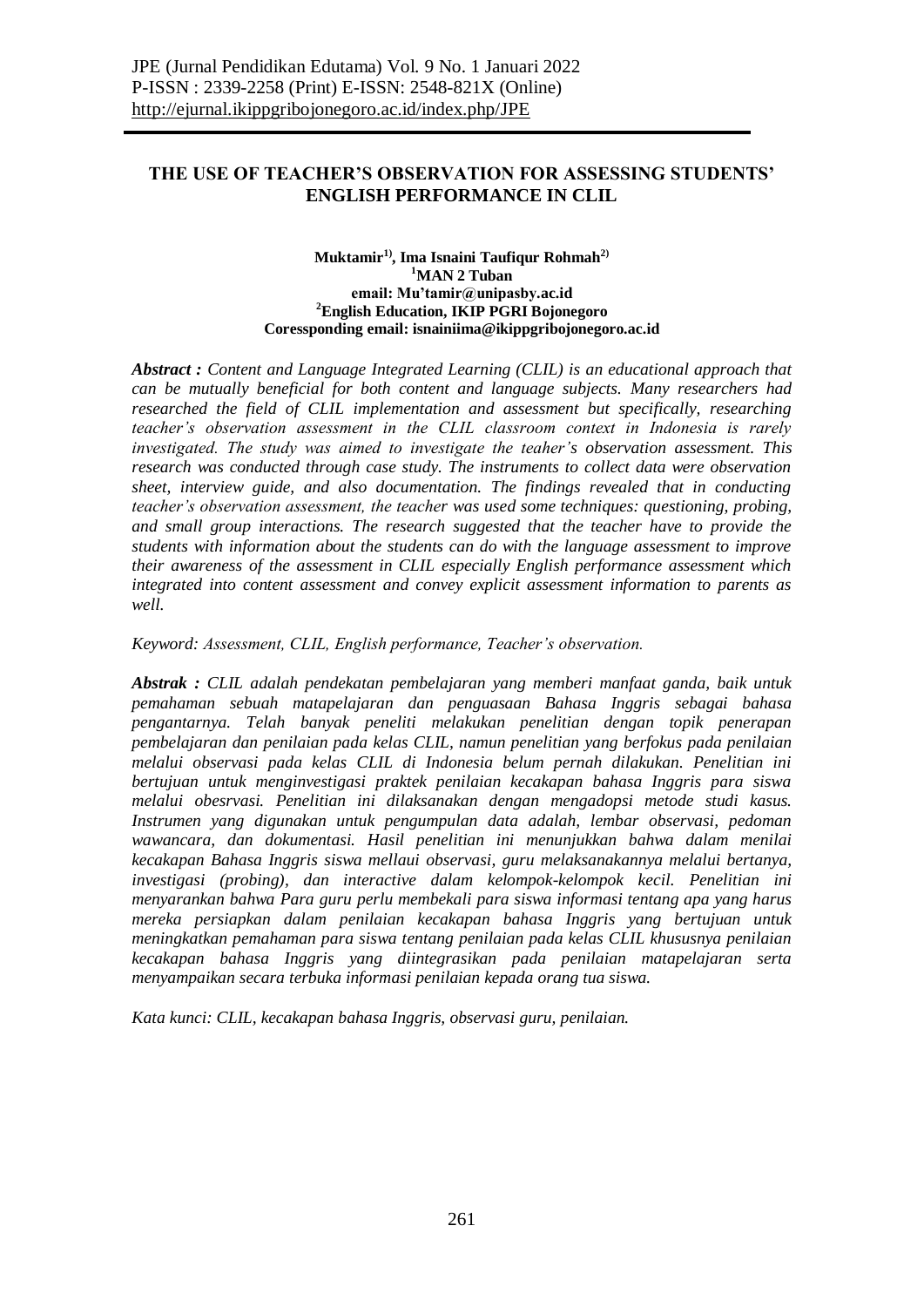## **INTRODUCTION**

CLIL has its unique way in integrating the teaching of content subject and the learning of foreign language. It is unique in terms of the how the method is preented and all the activities done in the classroom, especially in organizing the lesson plan, materials and also the assessment. Since its dual focus, the teachers have to consider both criteria in conducting assessment in CLIL, the criteria to assess the content and also the language. Now days, some experts tried to formulate the effective way to conduct assessment in CLIL to balance the need to assess content understanding and also language performance in a single way. Some scholars have different point of view regarding the assessment practices in CLIL classroom. Some of them consider that content and language cannot be assessed in a single test. Masler (2011) asserted that separated test is more appropriate to assess content and language in CLIL classroom. Separated assessment in CLIL classroom requires specific and clear criteria for each issue related on its dual focus (language skill and content knowledge). In other hand some experts in the CLIL compendium 2001 such as (Marsh & Lange, 2010) argued that content and language can be assessed integratedly. Further Coyle, Hood & Marsh (2010) asserted that language objectives may serve several functions as related to content objectives.

In CLIL classroom, specific learning objectives need to be formulated in the term of expected learning outcomes focused on the assessment of content and the skill required and also the assessment on the foreign language targeted. To conduct assessment toward the result of the subject studied in foreign language, criteria of both areas should be developed and become the basis consideration in assessment. There are two basic questions related to the assessment in CLIL, "What to access?" and "How to access?" Short (2013).

First, related to the question of "What to assess? It requires a consideration of balancing the or even conflict between content and language concern in conducting an assessment in CLIL. Lo (2014) argued that in CLIL classroom, language learning objectives should not be ignored, since language is one of major resource for students to demonstrate their content knowledge. In the term of receptive and productive skill, receptively, the students need to grasp the question presented in the assessment or as an instruction, meanwhile in term of productive skills, the students have to be able to write a sentence or composing a short paragraph to answer the subject tested or speaking in foreign language as it required in the teaching and learning process in the classroom. In line with Gablasova (2014) who asserted that the choice of using foreign language in teaching and learning and also on the assessment constrains students' ability to express their content knowledge in foreign language targeted.

Second, related to the question of "How to access?" it required two kinds of interpretations. First, the term how to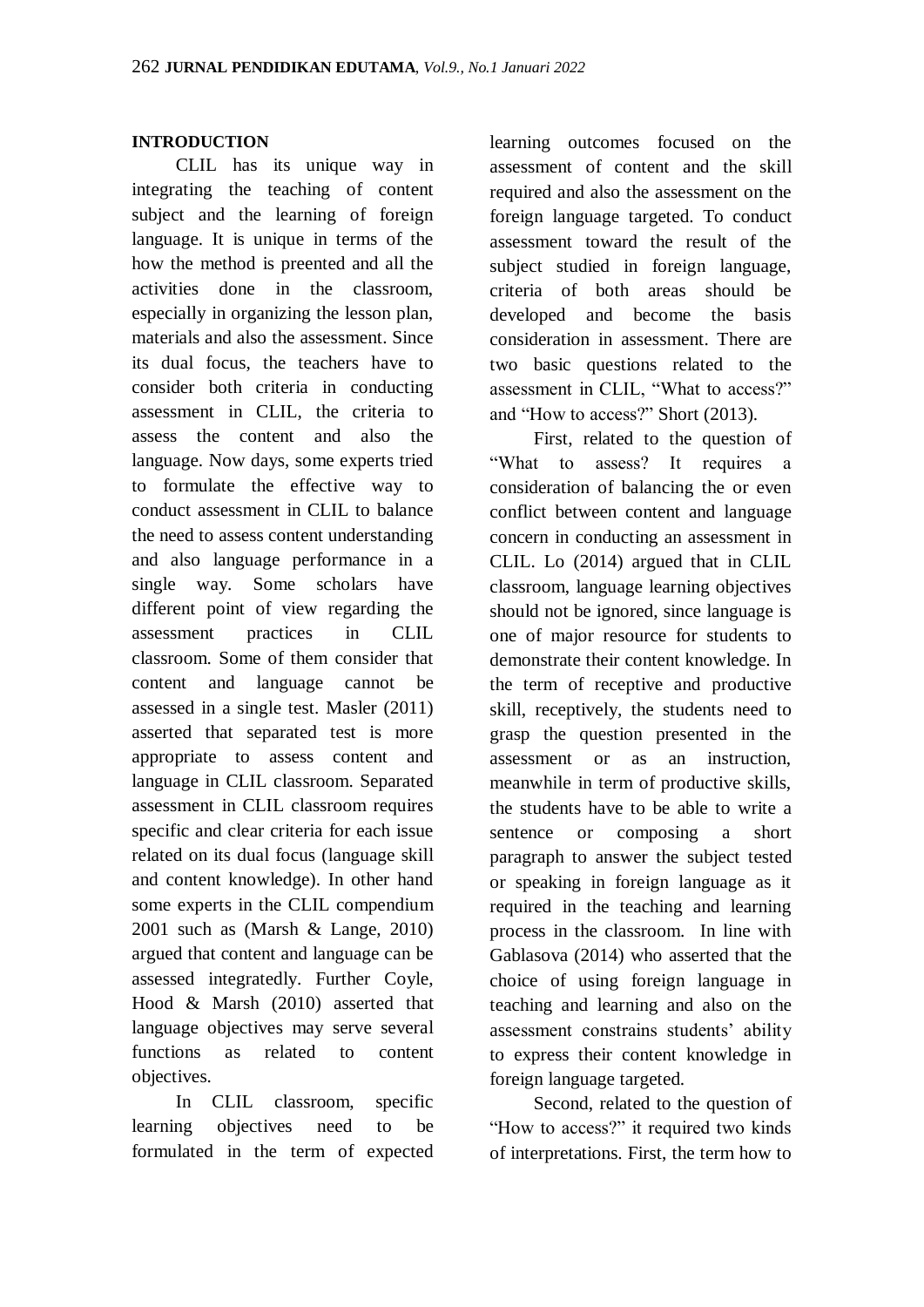assess is concerning on the goals or purposes of the assessment, such as whether it purposes to diagnose or to identify students' learning progress. Moreover, it also concern to provide a feedback during the learning (ongoing) such as formative assessment. Second, the term how to assess also concerning on the whether its function to grade or measure the standard of students such as summative assessment (Meyer (2009). Specifically, in CLIL classroom, regarding the diagnostic function and also process oriented assessment, it can follow "the five-step diagnostic and progress-oriented process which involved the development in foreign language competence; development in the content area; development of positive attitudes towards both the foreign language and content area; development of strategic competence in both the language and content; development of intercultural awareness and promotion of intercultural education" (Mehisto & Marsh, 2011).

Based on the five-step diagnostic and progress oriented process, teachers in CLIL setting need to identify the gap between what student has understanding of and also the desired knowledge targeted in educational goal. Regarding the uniqueness of CLIL, it is crucial to get understading the cause of the gap. It can be in the form of the lack of content knowledge or the lack of communication caused by students' insufficient to acquire foreign language. The gap needs to be solved by offering some alternative ways of expressing content understanding. As argued by

Massler, Stotz & Queisser (2011) which recommend integrating hands-on activities and symbolic representations, such as figures, pictographs, maps, diagrams, pantomimes, drama techniques to help incorporating the foreign language ability in teaching content subject.

Then, it is also crucial to be conducted by the teacher in CLIL to determine whether the student facing the problems in leraning situated in CLIL specifically related to the content, the language, or on both aspects focused. After identify the problems faced by the students the teacher can take an alternative way to support the student and adjusting the method, approach, materials, procedures and activities to help the students reach the learning goals. One of the methods that can be used to support the diagnostic assessment in CLIL is teacher's observation assessment

# **METHOD**

The current study used a case study research design to investigate the practices of teacher's observation assessment in CLIL. The study conducted by involved an English teacher and 24 (twenty four) students of the  $9<sup>th</sup>$  grades MAN 2 Tuban as the subject of the research. Cresswell (2009) stated that a case study defined as an in-depth exploration of a bounded system. Referring to this definition, a case study can be called as a bounded since it is unique, specific based on certain place (context), time and also related to certain characteristic of the participant. Case study is not only characterized with a specific place, time and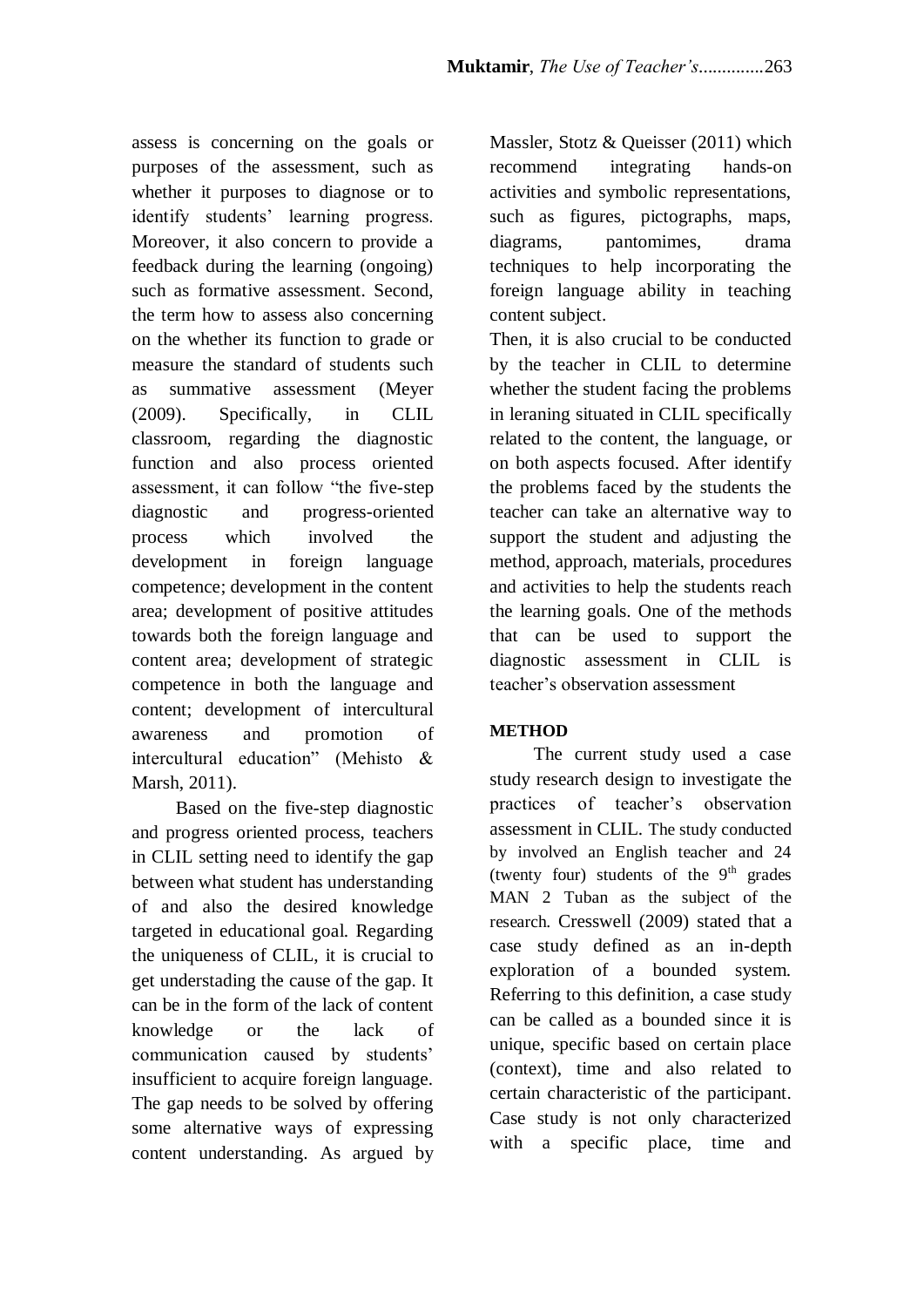participants, but also various techniques and procedures to meet the research objectives. Observation, interview and documentation were used to collect the data. In analyzing the data, thematic analysis by Braun & Clarke (2006) was used to analyze qualitative data since Braun & Clarke (2006, P. 412) argued that "thematic analysis is method to identify, analyse and report themes and patterns within a data set". In this sence thematic analysis can be also seen as a qualitative descriptive method that help the researcher in serving the core skills for conducting many other forms of qualitative analysis. Further, Braun & Clarke (2006) suggested that thematic analysis provides a flexible and useful research tool, provides a rich and detailed, yet complex, account of the data.

#### **FINDINGS AND DISCUSSION FINDINGS**

*The Consideration of using teacher's observation assessment*

The use of teacher's observation assessment was to support the written test, the teachers also combine with observing students English progress (speaking, reading, writing, listening) and vocavulary in daily learning. Teacher observation is supporting instrument of written test to conduct English performance assessment.

Teacher observation was mentioned as a supported assessment method used by teacher in interviews and in the questionnaire. Observation was done daily in the classroom. It was conducted by the teacher during the

teaching and learning. As mentioned by teacher in interview session:

*To support written assessment, we used daily observation* 

(interview, 26/09//2021)

As we know that in written test students' speaking skill has not been assessed, so the teachers assessing students' speaking skill through teacher observation in daily communication in the class. The teachers considered that it can be done since, the instructional language and students' daily communication was in English. It was help the teacher to be able to assess speaking skill through teachers' daily observation. As stated by teacher:

*Since in written test, students' speaking skill has not been assessed, so to complete the assessment, we used observation to assess students' speaking skill*

(interview, 26/09/2021).

Moreover, dealt with the observation as a tool to assess students' speaking skill was confirmed by teacher who said that:

*…yes sure … assessing students' speaking skill through daily observation is can be done in our learning context, since we use English as instructional language and all communication system in daily conversation was in English".*  (interview, 26/09/2021)

*The structure of teacher's observation assessment.*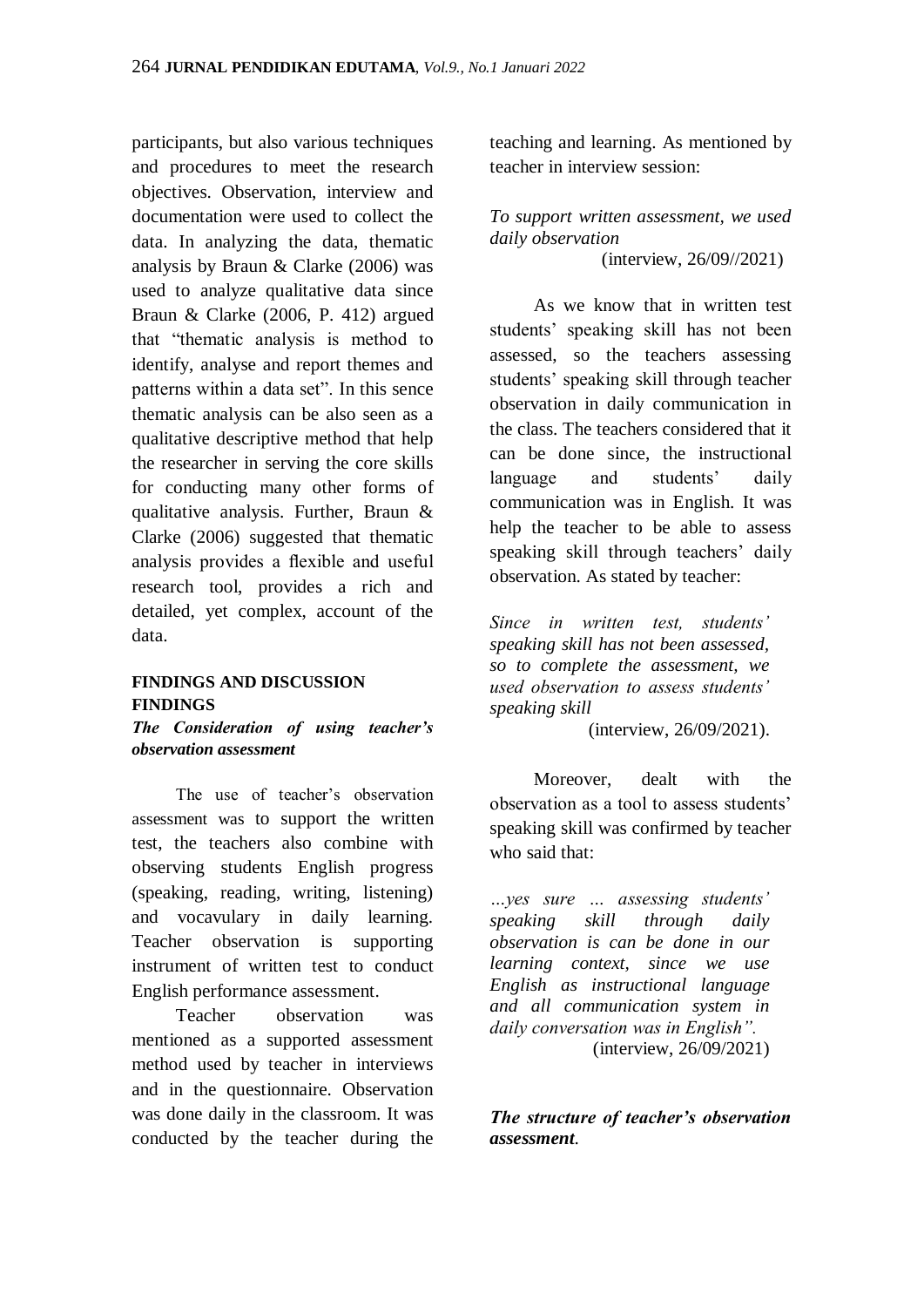Based on the result of observation in the class, it is perceived as an inherent and self-evident assessment method. The teacher only recorded students' speaking activity in his mind. He did not make any notes of students' speaking skill. It was done since the number of students in the class considered as small class with 24 students in the class. The teacher considered that it was very easy to memorize students' speaking skill on his mind. The result of classroom observation was inherent with the result of interview. In interview session the teacher confirmed that:

*In conducting observation of students' speaking skill, I use selfevident assessment, where I only remembering my students' speaking activities, and do not make any notes".* 

(interview, 26/09/2021).

*Yes, I did not make any notes of students' speaking skill, I only memorize my students' speaking skill, it was because the number of the students in each class only 24 (twenty four) students".*

(interview, 26/09/2021)

Based on the result of observation in teacher Ahmad's class, it seems that the teacher makes observations on-therun. The teacher observing instantaneously and implicit assessment were taken place in the class. For the teacher, observation conducted through the opportunities that emerge in the everyday classroom teaching and learning but it is unclear how the teacher used the observations opportunity for giving feedback for the students. Since it was not well noted by the teacher, the teacher observation conducted seems like mental records of the observations and use them as the basis for gut-feeling assessment. As it was confirmed by the teacher in the interview session, the teacher confirming that:

*Observation always taken place daily in the classroom, it was instantaneously and such implicit, I do not make any notes towards students' interaction activities, but I keep it in my mind and deliver such gut-feeling assessment towards students' speaking ability*

(interview, 26/09/2021

Based on the result of observation in the class, it seems that the classroom assessment (observation) used by the teacher was an incidental observation, the assessment conducted unplanned. It appeared instantaneously during the learning process. It also unpredictable, it was based on the students' reactions and activities during the lesson. The result of observation also strengthened with the result of the interview with the teacher:

*I don't see the need that it necessary to assess the students' language performance and planned observation. Assessment is fairly often based on students' activities that sometimes appear incidentally and tend to in the form of gut feeling assessment".* 

(interview, 26/09/2021)

The assessment strategies through daily observation was conducted by the teachers in some ways, it was conducted by questioning, probing, and small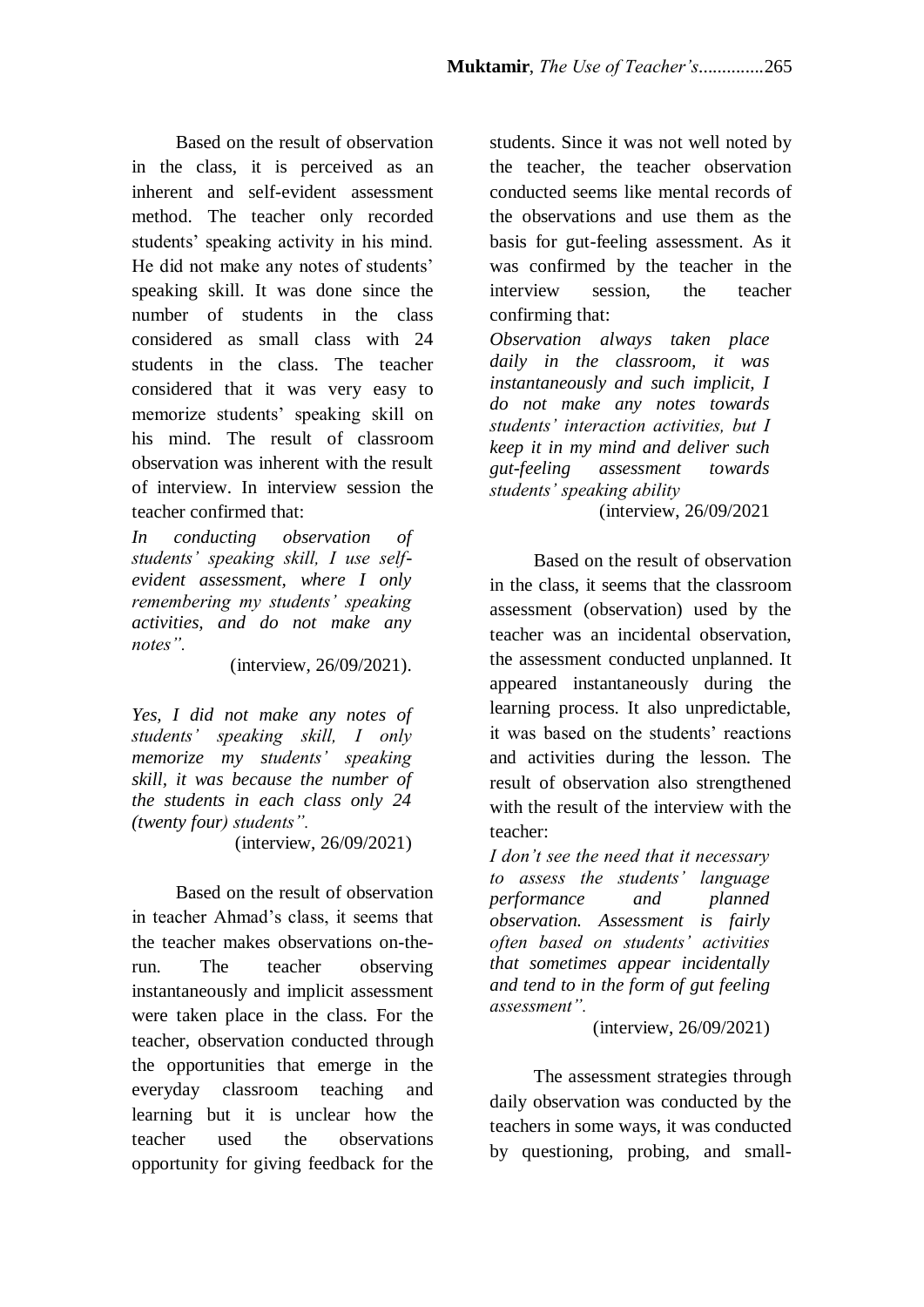group interaction between learner and teacher in terms of comments on students' oral and written works.

### *1) Questioning strategy*

Questioning strategy was appeared when the teacher asked a question to one of the students as drawn in the teacher's and student's conversation below:

- T : *Dini…after teacher explaining about dispersal, can you mentioning the kinds of dispersal?*
- S : *eemh… dispersal ya teacher….it happen through water, seed,*  wind and what else *teacher?*.

(Observation 1, 19/09/2021)

Questioning strategy in observation assessment also conducted by the teacher during the lesson as shown on the dialogue between teacher and her students below:

- T *: Fadia…why don't you listen to me?*
- S *: I ask apologize teacher, Raihan disturb me, he take one of my pencil*
- *T2 : Raihan, now explain, how is the process of photosynthesis happened?*
- *RI : Eeeee…sun…than….* (Observation 2, 21/09/2021)

Questioning strategy not only initiated by the teacher, but also it could be initiated by the student. It also frequently occurred in teacher Ahmad class, but it was sometimes unpredicted. As shown in the class observation, one of the students asked to the teacher in the learning process:

- S : *Teacher, in my house tho teacher… emh*
- T : *Yaa…*
- S : *My mom have flower tho teacher.*
- T : *Do not use "tho" Rania*
- S : *Ok teacher… But it have two colors. Is it called germination teacher?*
- T : *eemh… it has Rania…not it have*  (Observation 1, 19/09/2021)

In questioning, when the student asked question, the teacher also giving corrections to the student's error. It proved that questioning was used to assess students' English performance. It was confirmed by the teacher in interview session. He said that:

*Sometimes we assess the students when he or she asked something they do not understand to us, and in this way we also giving some correction to the students' error, and directly it also assess students' English and put it in my mind*.

(interview, 29/09/2021)

From the evidence appeared in the research setting, it can be inferred that questioning was one of the means used in-class observation to assess students' English performance especially in speaking skill but they do not make any written notes to the students' progress except in his/or her mind.

# *2) Probing*

Probing is one of the means used by the teachers in class observation assessment. It was done daily in the teaching and learning process. It is usually conducted by a co-teacher who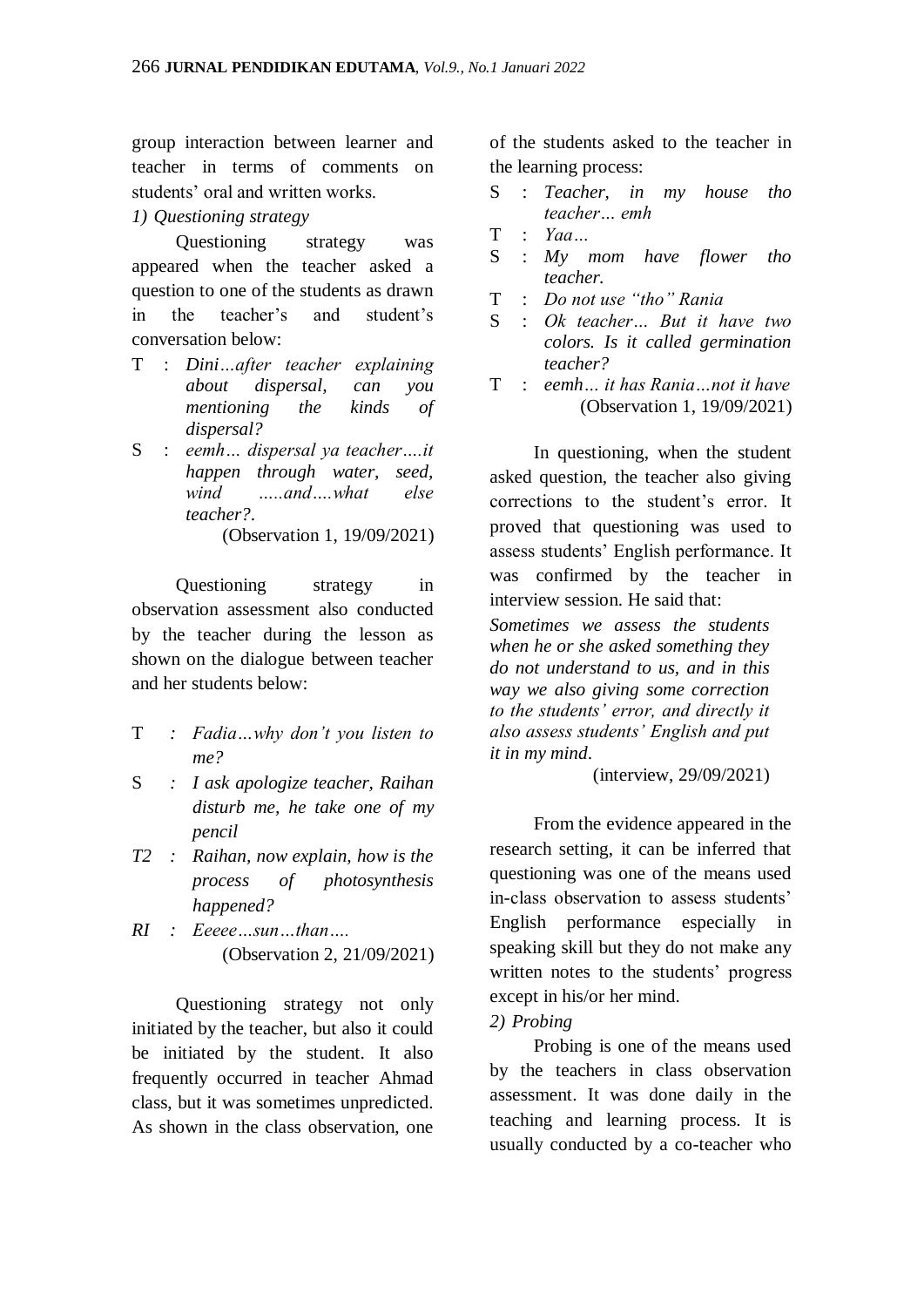helps the science teacher during the lesson. As we know that in each class was provided a co-teacher who was assigned to control the class during teaching and learning. As stated by the teacher in the interview session, he said that:

*Another way used in class observation assessment is probing, but it was done by co-teacher during the lesson.* 

(interview, 29/09/2021)

Furthermore, based on the result of observation, probing was done in daily observation' assessment, which happened when the teacher observing the students doing daily work. The teacher seems to give full attention to the way the students finishing the task. The teacher walks around the class and comments on the students' work. It seems that the teacher probing students' learning progress. It was strengthened with the result of an interview with teacher after the class ends. The teacher confirming that:

"*Yes…right, to know the students' English progress…it can be done through probing. Probe the students' progress by give a full attention to each students*.

(interview, 29/09/2021)

In probing the students' English progress, the co-teacher writes any notes to the students' English progress but some of them were conducted as run-probing. It means that not all coteacher writes any notes about students' English progress. As confirmed by the teacher in the interview:

*In probing students' progress, I do not used to make any notes, I just*  *remembering the students' progress in my mind, it was such as on-run probing*. (interview, 29/09/2021)

Based on the data presented, it can be concluded that probing was done as a supportive means to assess not only content knowledge but also students' English performance. The teacher notes the result of probing the students but some only remembering on her/his mind as a basic consideration to composing a students' progress report at the end of the semester

*3) Small group interaction*

Another strategy that used to be done by the teacher in the class observation assessment is small-group interaction. Most of the teacher confirming that sometimes they used small-group interaction to know students' English progress through the response given by the students. As teacher said in the interview conducted, he said that:

*Another tool in-class observation assessment is small group interaction. I want to know students' English progress where sometimes appears through students' responses in the interaction*.

(interview: 29/09/2021)

Small group interaction usually consisted of 2 (two) or more but less than 5 (five) students. The teacher tried to dig information by giving a simple question to one of the students. Usually, the topic is about her/his family. The students were mostly like to tell about their families. As it was confirmed by the teacher in the interview:

*Usually, I create small group interaction not only in the class*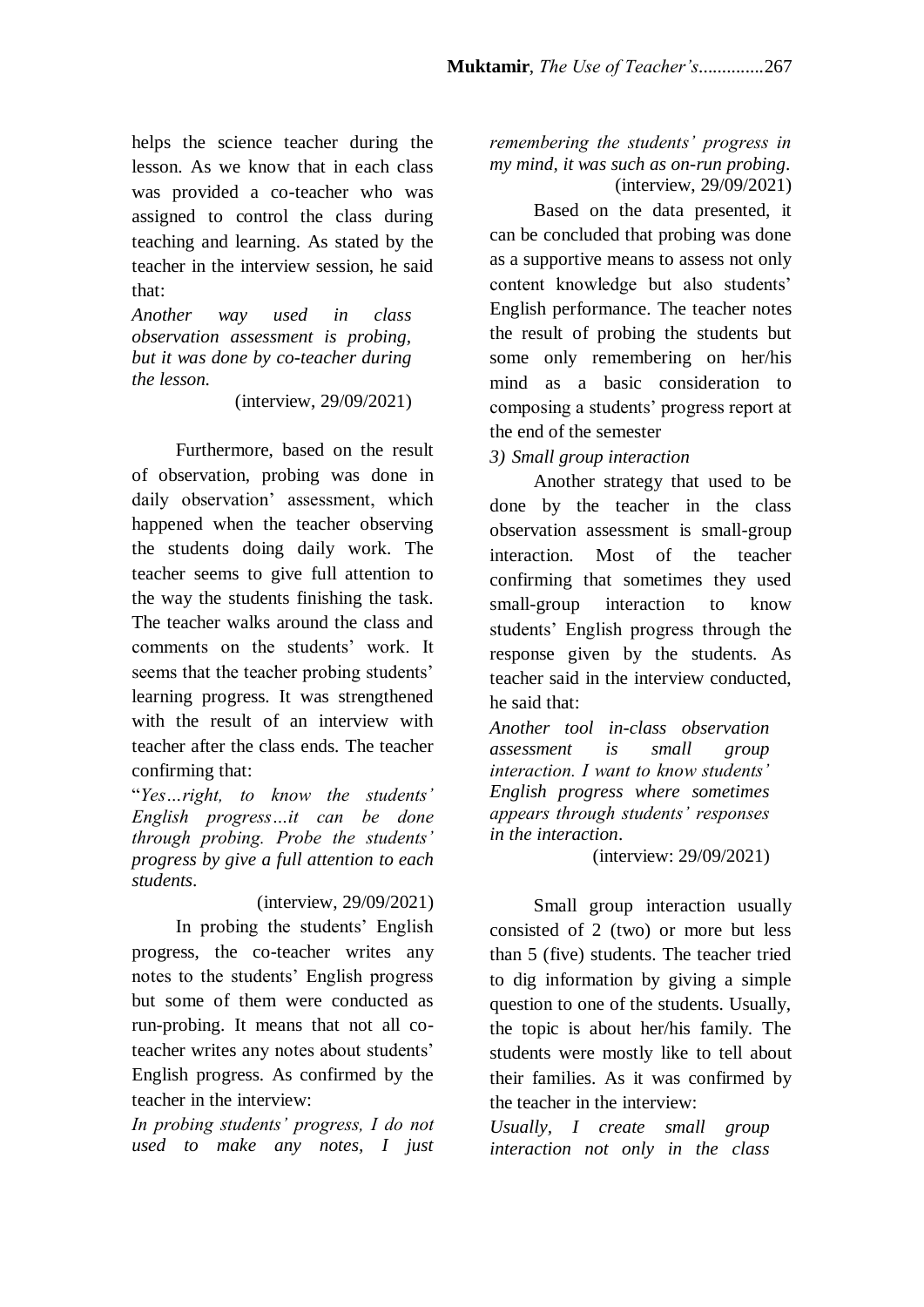*situation, It mostly taken place in the rest time with a simple topic about her/his family*

(interview, 29/09/2021)

The teacher tried to create a small interaction in a group of students or even individual interaction. The topics discussed in the interaction usually about their family. At this moment, the teacher also captured students' English speaking skills. Again, all the processes

# **DISCUSSION**

The finding dealt with the teachers' observation conducted by the teachers was adequate to assess students' English performance especially in assessing speaking and listening skills. As Bailey (2015) who asserted that both learners and the teacher may be unaware of the assessment process, which is why observation ultimately serves learning facilitation and immediate decisions.

Observation assessment can be categorized and results gut instinct assessment if in the process of observation was not concerning with a specific focus and purposes. Without any specific focus, assessment through teachers' observation does not necessarily reflected into actual feedback. It is can caused the target of observation may allusive.

The findings revealed that *first,* the observation assessment conducted was unplanned and it was incidentally conducted and flows through the teaching and learning processes (on run) or incidentally. Rohmah et., al (2019) confirmed that do not note formally. The teacher tried to memorize students' speaking skills in their minds. As mentioned by the teacher:

*Small group interaction also used as an assessment tool in teacher observation, mostly, it happens during rest time, we memorize it in our mind.* 

(interview, 29/09/2021)

Incidental observation is therefore the weakest form of teacher observation and would preferably be used only as supplementary evidence to support other forms of evidence. Relying on incidental observation alone would be unsatisfactory

The finding was in line with Rohmah, at., al (2019) who confirmed that in observation assessment for primary students can be done accidentally, unplanned, and in any situation that appeared with systematic evidence (recorded). Pinner (2012) inferred that observation is not the main assessment instrument, it was a kind of supplementary instrument to the main instrument of the assessment. The finding also in line with Koopman, Skeet, & de Graaff, (2014) who stated that on-run observation helps the teacher to understand students' real achievement since it naturally appeared.

*Second*, the observation assessment conducted by the teacher does not relate to the learning outcomes. Since it was conducted accidentally, unplanned, and in the form of on run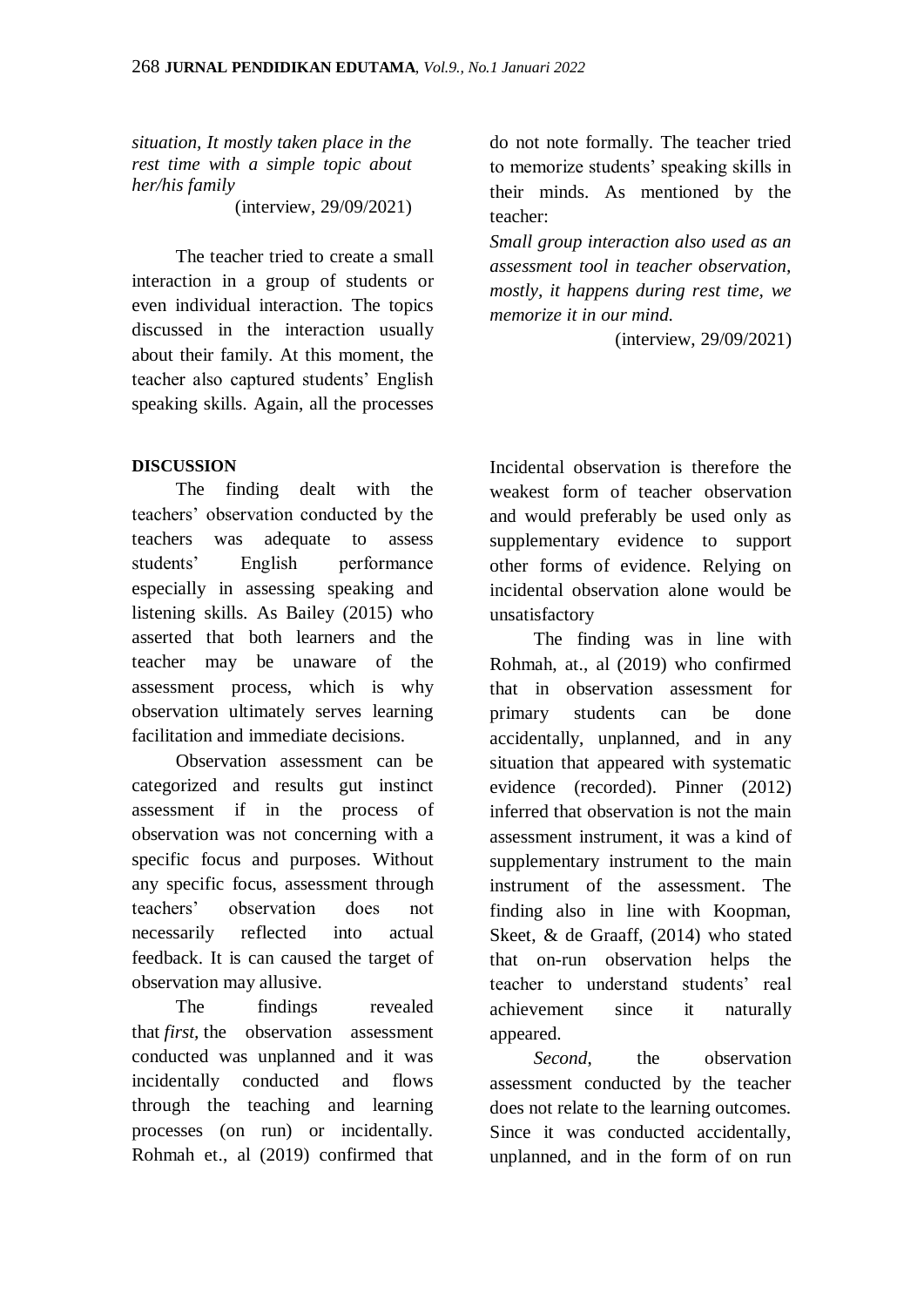observation in the class. Sometimes it also does not situate within familiar learning contexts but is derived from a variety of situations and occasions. Brady, & Kennedy (2001) inferred that in teachers' observation assessment, learning outcomes that have not been demonstrated can be deliberately prompted. Assessment should be planned as well as incidental. Further Heritage (2007) indicated that teachers have to ensure that assessment through observation is comprehensive and outcome-based.

*Third,* the finding whether the teacher's observation assessment is recorded with the evidence, the data showed that the observation assessment conducted was not recorded with evidence, no standard, and criteria as a guideline. The teachers did not make any note of the result of the assessment. The finding following Rohmah, Nurdianingsih & Zainudin (2021) believed that in teachers' observation assessment where the aim is to map the student's profile of demonstrated learning outcomes, standardized is not the issue. The finding is contrary to Genesee & Upshur (2016) belief that for the implementation of teachers' observation, it has been recommended that the evidence focuses on the demonstration of learning outcomes. Evidence is documentation that records, illustrates, or confirms student demonstrations of learning outcomes. Várkuti (2010) asserted that to get a valid assessment through observation, it must be evidence-based that recorded systematically.

### **CONCLUSION**

It was presented in the subsection before that the practices of teacher observation assessment conducted by some teachers' were such on-run observation was conducted in three kinds of methods: questioning, probing, and small group interaction. It also inferred that the assessment was practiced with no standard and criteria used. There was no specific assessment tools were used in teacher's observation assessment.

#### **REFERENCES**

- Bailey, F. (2015). *Fundamental considerations in developing materials in CLIL for young learners*. SAGE Publications, Inc.
- Brady, L. & Kennedy, K., 2001, *Celebrating student achievement: Assessment and reporting*, Prentice Hall, French's Forest, NSW.
- Braun, V., & Clarke, V. (2006). Using thematic analysis in psychology. *Qualitative Research in Psychology, 3*(2), 77–101. [https://doi/org/10.1191/1478088](https://doi/org/10.1191/1478088706qp063oa) [706qp063oa.](https://doi/org/10.1191/1478088706qp063oa)
- Coyle, D., P. Hood & D. Marsh (2010).*CLIL. Content and Language Integrated Learning*. Cambridge: University Pres.
- Creswell, J. W. (2009). *Research Design: Qualitative Quantitative and Mixed Methods Approaches*. SAGE Publication Asia-Pacific Inc. https://doi.org/10.1017/CBO978 1107415324.004.
- Genesee & Upshur, Tim (2016). Developing a comprehensive, empirically based research framework for classroom-based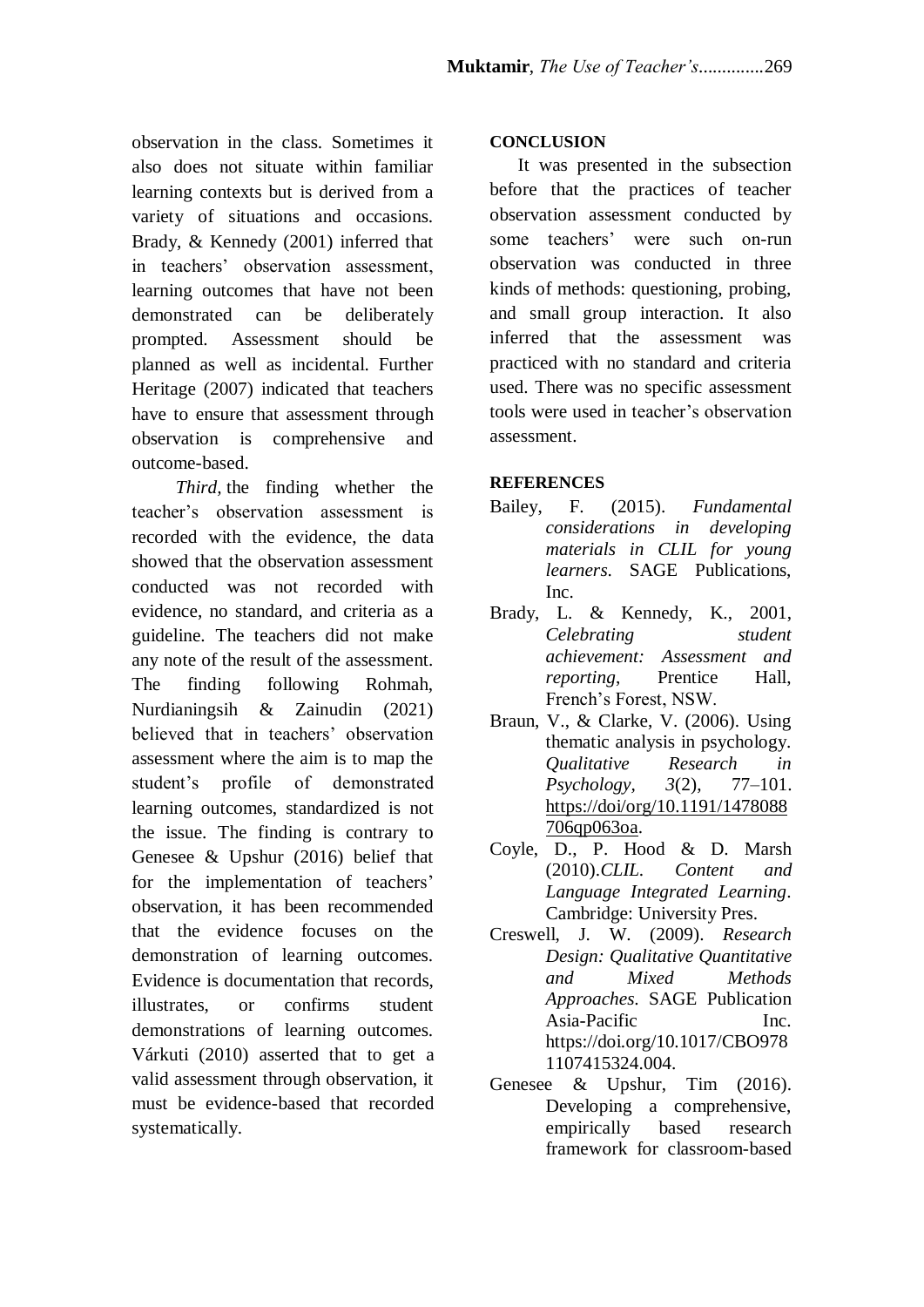assessment. *Language Testing, 29*(3). 395-420. [https://doi.org/10.1177/0265532](https://doi.org/10.1177%2F0265532211428317) [211428317.](https://doi.org/10.1177%2F0265532211428317)

Heritage, M. (2007). Formative Assessment: what do teachers need to know and do. *Phi Delta Kappa International, 89*(2), 140- 145.

[https://doi.org/10.1177/0031721](https://doi.org/10.1177%2F003172170708900210) [70708900210.](https://doi.org/10.1177%2F003172170708900210)

Koopman, G.J., Skeet, J., & de Graaff, R. (2014). Exploring content teachers' knowledge of language pedagogy: A report on a smallscale research project in a Dutch CLIL context*. Language Learning Journal, 42*(2), 123- 136.

https://doi.org[/10.1080/0957173](https://www.researchgate.net/deref/http%3A%2F%2Fdx.doi.org%2F10.1080%2F09571736.2014.889974?_sg%5B0%5D=mWIKfgIOwzJ50eyy9QHGfjBq9IE8G7fgZy1P_6V1ejQcatlqv4GHN-rku8-LiWomM6TFiAkFMZMdeHQoSB82hbHw5g.8GVWfT2zhrLpqX5e_3bdqHForcpdp2uxD4li09ehYEhzSqnGFCDlAnLCC7520g4i4NrbTod6V6qB4spXUDaCDw) [6.2014.889974.](https://www.researchgate.net/deref/http%3A%2F%2Fdx.doi.org%2F10.1080%2F09571736.2014.889974?_sg%5B0%5D=mWIKfgIOwzJ50eyy9QHGfjBq9IE8G7fgZy1P_6V1ejQcatlqv4GHN-rku8-LiWomM6TFiAkFMZMdeHQoSB82hbHw5g.8GVWfT2zhrLpqX5e_3bdqHForcpdp2uxD4li09ehYEhzSqnGFCDlAnLCC7520g4i4NrbTod6V6qB4spXUDaCDw)

Lo, Y.Y. (2014). Collaboration between L2 and content subject teachers in CBI: contrasting beliefs and attitudes. *RELC Journal, 4*5(2), 181-196. [https://doi.org/10.1177/0033688](https://doi.org/10.1177%2F0033688214535054)

[214535054](https://doi.org/10.1177%2F0033688214535054)

- Massler, U., Stotz, D., & Queisser, C. (2011). Assessment instruments for primary CLIL: The conceptualization and evaluation of test tasks. *Language Learning Journal, 42*, 137–150.
- Marsh D. & Lange G. (2010). Using Languages to Learn and Learning to Use Languages. *TIE-CLIL*, 2(1), 27-35. Retrieved in March, 11, 2010 from. [http://archive.ecml.at/mtp2/clilm](http://archive.ecml.at/mtp2/clilmatrix/pdf/1uk.pdf) [atrix/pdf/1uk.pdf.](http://archive.ecml.at/mtp2/clilmatrix/pdf/1uk.pdf)
- Mehisto, P. & D. Marsh. (2011). *Approaching the Economic, Cognitive and Health Benefits of Bilingualism: Fuel for CLIL*. In Ruiz de Zarobe, Y., J. M. Sierra & F. G. del Puerto (eds).

*Content and Foreign Language Integrated Learning. Contributions to Multilingualism in European Contexts*. Peter Lang.

- Meyer, O. (2010). Towards quality-CLIL: Successful planning and teaching strategies. *Pulso, 33*, 11-29. Retrieved in January, 12, 2010 from [file:///C:/Users/USER/AppData/](file:///C:/Users/USER/AppData/Local/Temp/Dialnet) [Local/Temp/DialnetS](file:///C:/Users/USER/AppData/Local/Temp/Dialnet)hort, D. J. (2013). Assessing integrated language and content instruction, *TESOL Quarterly 2*7(4), 627–56. <https://doi.org/10.2307/3587399>
- Pinner, R. S. (2012). Unlocking literature through CLIL: Authentic materials and tasks to promote cultural and historical understanding. *Modern Teacher of English, 2*(3), 231-240. Retrieved May, 21, 2020 from [https://www.researchgate.net/pu](https://www.researchgate.net/publication/281832611) [blication/281832611](https://www.researchgate.net/publication/281832611)
- Rohmah, I. I. T., Saleh, M., Faridi, A., & Fitriati, S.W. (2019).Language assessmnet pattern for primary schools student in the content and language integrated learning (CLIL) classroom context. *Asian EFL Journal*, *21*(2.2), 5–12. Retrieved June, 2020 from [https://www.elejournals.com/asi](https://www.elejournals.com/asian-efl-journal/asian-efl-journal-volume-21-issue-2-2-march-2019/) [an-efl-journal/asian-efl-journal](https://www.elejournals.com/asian-efl-journal/asian-efl-journal-volume-21-issue-2-2-march-2019/)[volume-21-issue-2-2-march-](https://www.elejournals.com/asian-efl-journal/asian-efl-journal-volume-21-issue-2-2-march-2019/)[2019/](https://www.elejournals.com/asian-efl-journal/asian-efl-journal-volume-21-issue-2-2-march-2019/)
- Rohmah, I. I. T., Saleh, M., Faridi, A., & Fitriati, S.W. (2020). The challenges in implementing content and language integrated learning: The head teachers' personal view of teachers' professional development. ISET Proceeding, Atlantis press: 536 – 539.